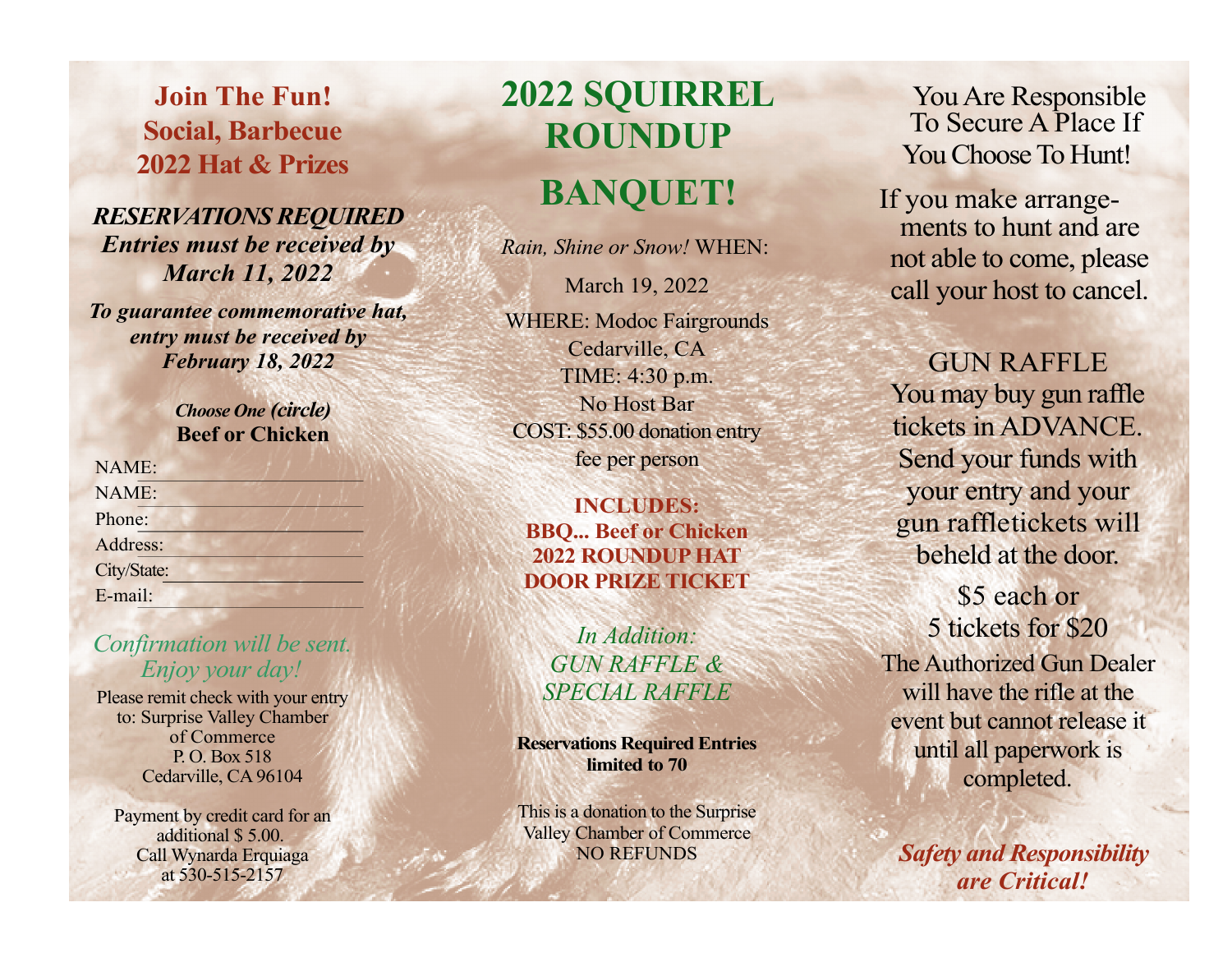#### **ACCOMMODATIONS:**

 Carey's Cabin – 916-261-2970 Cockrell High Desert Lodging - 279-2209Fair GroundRV Park - 279-2315 Fort Bidwell Hotel – 708-1070 Old Yella Dog Ranch, Vya – 336-5300 Sunrise Motel & RV Park - 279-2161 SV Hot Springs Resort - 279-2040

#### **RESTAURANTS:**

Country Hearth - 279-2280NFB (Ft. Bidwell Hotel – 708-1070Woody's Saloon - 279-2221

#### **OTHER SERVICES:**

Hospital - 279-6111Corner Store - 279-2466

Good FuelPacific Pride Cardlock FuelPage's Market - 279-2626

Rabbit Traxx (Fuel & Mini Mart)Surprise Valley Realty - 279-1020 United County Stevenson Realty - 279-2007 WishyWashy Laundromat - Washington St.

**NOTE: Area Code is (530)**

**Also see the businesses section ofhttp://surprisevalleychamber.com** Surprise Valley Chamber of Commerce Cedarville, CA 96104 O. Box 518

# *You're Invited!Come Join The Fun!***30th AnnualSquirrel RoundupBanquet**

*Surprise ValleySquirrel Roundup*



**Hosted by SurpriseValley Chamber of Commerce Cedarville, CASaturday, March 19,<sup>202</sup> 2**